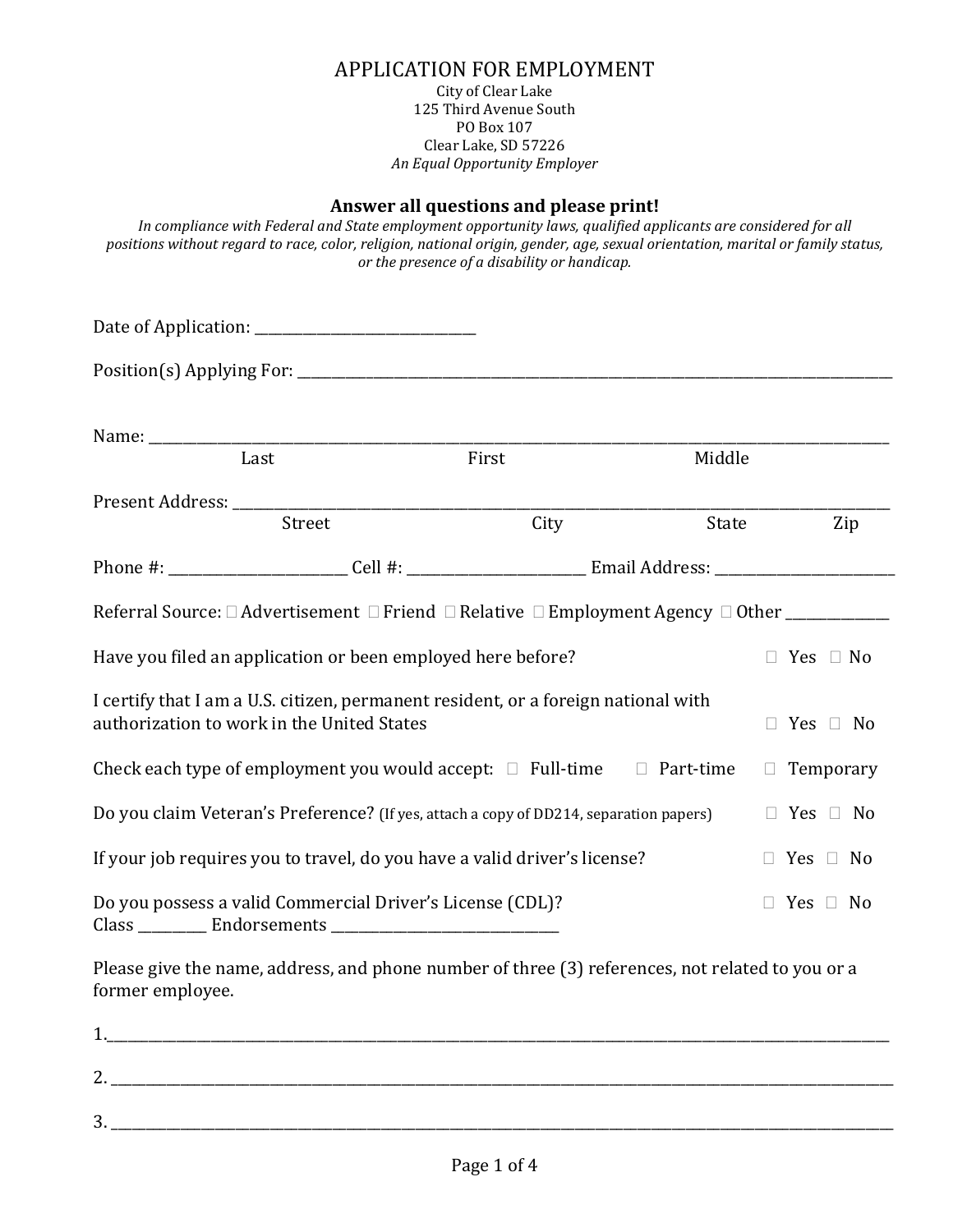### **EMPLOYMENT EXPERIENCE**

List each job held. Start with your present or last job. Please include military service assignments and volunteer activities

| Employer           | Dates                 |       | <b>Work Performed</b> |  |  |  |
|--------------------|-----------------------|-------|-----------------------|--|--|--|
|                    | From                  | To    |                       |  |  |  |
| Address            |                       |       |                       |  |  |  |
|                    |                       |       |                       |  |  |  |
| Job Title          | Hourly Rate or Salary |       |                       |  |  |  |
|                    | <b>Starting</b>       | Final |                       |  |  |  |
| Reason for Leaving |                       |       |                       |  |  |  |
|                    |                       |       |                       |  |  |  |

| Employer           | Dates                 |       | <b>Work Performed</b> |
|--------------------|-----------------------|-------|-----------------------|
|                    | From                  | To    |                       |
| Address            |                       |       |                       |
|                    |                       |       |                       |
| Job Title          | Hourly Rate or Salary |       |                       |
|                    | <b>Starting</b>       | Final |                       |
| Reason for Leaving |                       |       |                       |

| Dates                 |       | <b>Work Performed</b> |  |  |  |  |
|-----------------------|-------|-----------------------|--|--|--|--|
| From                  | To    |                       |  |  |  |  |
|                       |       |                       |  |  |  |  |
|                       |       |                       |  |  |  |  |
| Hourly Rate or Salary |       |                       |  |  |  |  |
| <b>Starting</b>       | Final |                       |  |  |  |  |
|                       |       |                       |  |  |  |  |
|                       |       |                       |  |  |  |  |

| Employer           | Dates                        |       | <b>Work Performed</b> |
|--------------------|------------------------------|-------|-----------------------|
|                    | From                         | To    |                       |
| Address            |                              |       |                       |
|                    |                              |       |                       |
| Job Title          | <b>Hourly Rate or Salary</b> |       |                       |
|                    | <b>Starting</b>              | Final |                       |
| Reason for Leaving |                              |       |                       |

If you need additional space, please continue on a separate sheet of paper

Are there any other experiences, skills, or qualifications which you feel would especially fit you for work with our organization? If so, please explain: \_\_\_\_\_\_\_\_\_\_\_\_\_\_\_\_\_\_\_\_\_\_\_\_\_\_\_\_\_\_

\_\_\_\_\_\_\_\_\_\_\_\_\_\_\_\_\_\_\_\_\_\_\_\_\_\_\_\_\_\_\_\_\_\_\_\_\_\_\_\_\_\_\_\_\_\_\_\_\_\_\_\_\_\_\_\_\_\_\_\_\_\_\_\_\_\_\_\_\_\_\_\_\_\_\_\_\_\_\_\_\_\_\_\_\_\_\_\_\_\_\_\_\_\_\_\_\_\_\_\_\_\_\_\_\_\_\_\_\_\_\_\_\_\_\_\_

\_\_\_\_\_\_\_\_\_\_\_\_\_\_\_\_\_\_\_\_\_\_\_\_\_\_\_\_\_\_\_\_\_\_\_\_\_\_\_\_\_\_\_\_\_\_\_\_\_\_\_\_\_\_\_\_\_\_\_\_\_\_\_\_\_\_\_\_\_\_\_\_\_\_\_\_\_\_\_\_\_\_\_\_\_\_\_\_\_\_\_\_\_\_\_\_\_\_\_\_\_\_\_\_\_\_\_\_\_\_\_\_\_\_\_\_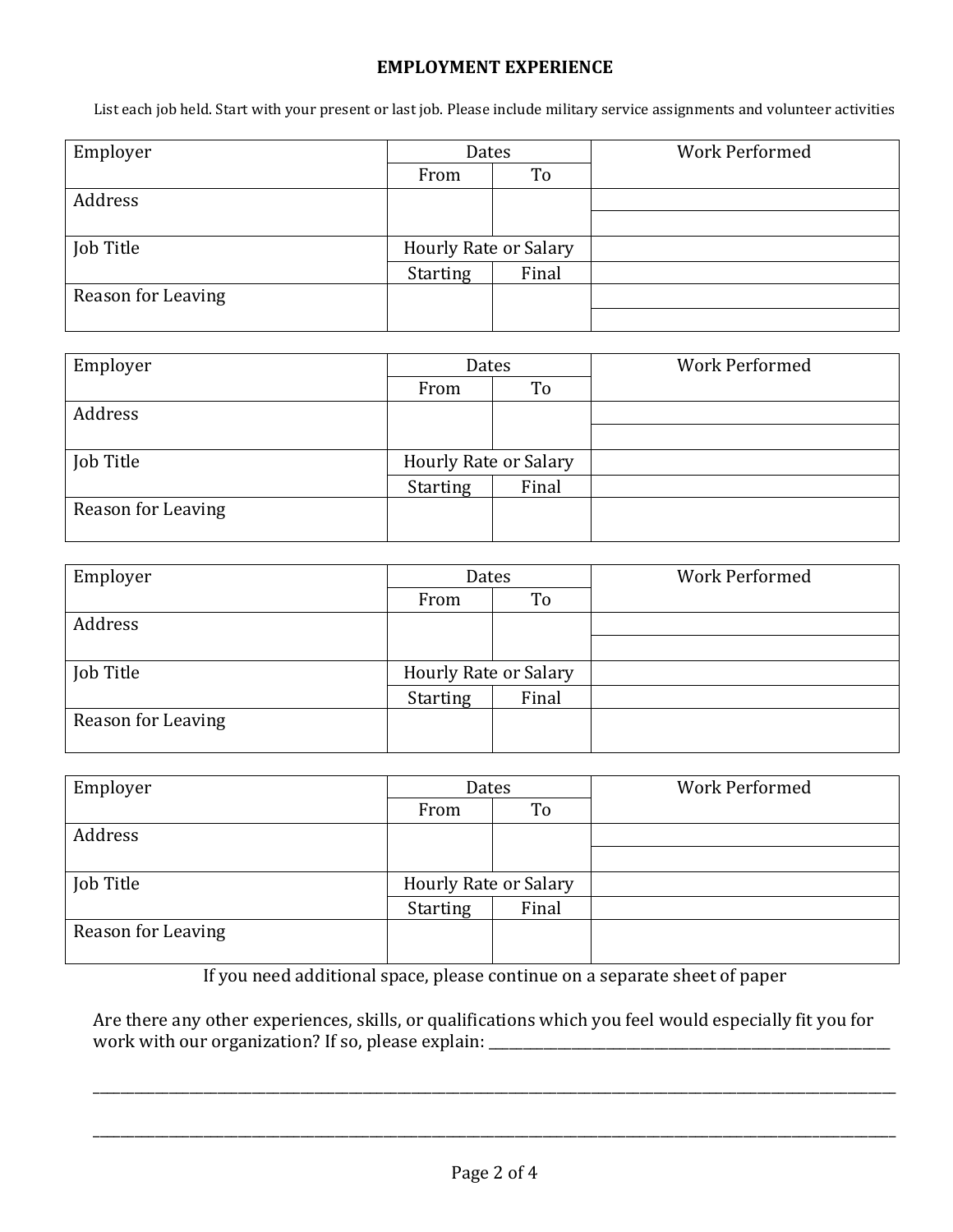## **EDUCATION**

|                                                                                                          |                | Elementary     |       |   | <b>High School</b> |          |  |                   | College/University | Graduate/Professional |            |                         |   |  |
|----------------------------------------------------------------------------------------------------------|----------------|----------------|-------|---|--------------------|----------|--|-------------------|--------------------|-----------------------|------------|-------------------------|---|--|
| <b>School Name</b>                                                                                       |                |                |       |   |                    |          |  |                   |                    |                       |            |                         |   |  |
| Years<br>Completed<br>(circle)                                                                           | $\overline{4}$ | 5 <sup>7</sup> | 6 7 8 | 9 |                    | 10 11 12 |  | $1\quad 2\quad 3$ | 4                  |                       | $1\quad 2$ | $\overline{\mathbf{3}}$ | 4 |  |
| Diploma/Degree                                                                                           |                |                |       |   |                    |          |  |                   |                    |                       |            |                         |   |  |
| Describe Course<br>of Study                                                                              |                |                |       |   |                    |          |  |                   |                    |                       |            |                         |   |  |
| Describe<br>Specialized<br>Training,<br>Apprenticeship,<br>Skills, and<br>Extra-Curricular<br>Activities |                |                |       |   |                    |          |  |                   |                    |                       |            |                         |   |  |

#### **--------------------------------------------------------------------------------------------------------------**

## **AGREEMENT**

I certify that answers given herein are true and complete to the best of my knowledge.

I authorize you to make such investigations and inquiries of my personal, employment, financial, or medical history and other related matters as may be necessary in arriving at an employment decision. I hereby release employers, schools, or persons from all liability in responding to inquiries in connections with my application.

In the event of employment, I understand that false and misleading information given in my application or interview(s) may result in discharge.

I understand, also, that I am required to abide by all rules and regulations of the City and I understand that no representative of the City has any authority to enter into any agreement, oral or written, for employment for any specified period of time or to make any agreement or assurances contrary to this policy.

Any doctor, hospital, or testing laboratory may conduct medical tests and I hereby give my consent to having all information released necessary for the City to determine my abilities to perform job duties now or in the future.

Passing the pre-employment physical examination, including a drug and alcohol screening test, may be a pre-requisite for qualifying for employment. If a job offer is made, I understand it is conditioned on this requirement. Failure to provide accurate medical information will be considered grounds for dismissal.